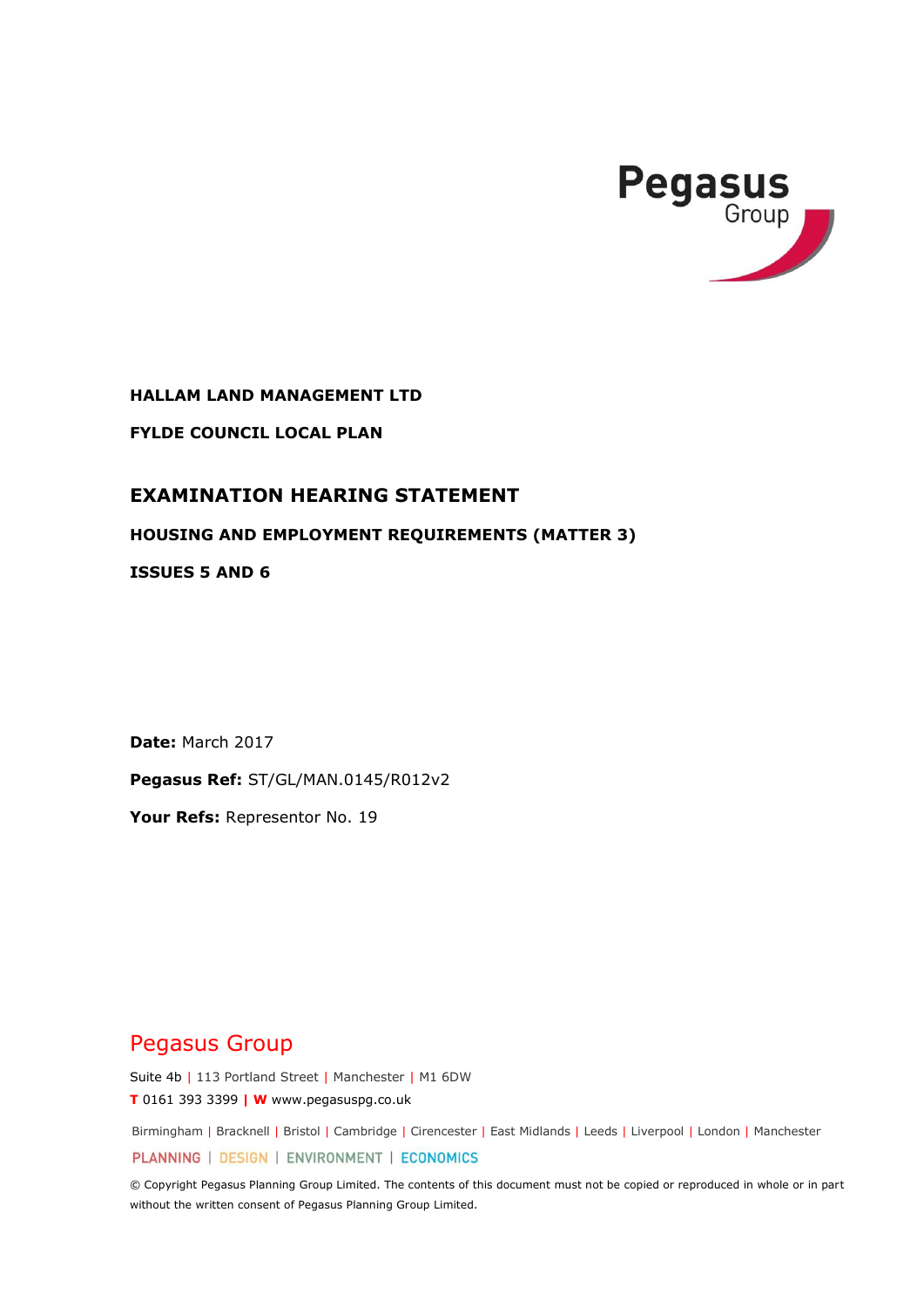

## **1. MATTER 3 – Housing and Employment Requirements**

**Issue 5: Is the identified overall housing requirement of 7,768 dwellings (370 dwellings per annum) over the Plan period justified and consistent with national policy?**

*Question 23: Does the Council's evidence support the use of the figure of 370 dwellings per annum (dpa) as its housing requirement in the Plan? In particular:* 

*(a) Is it a soundly based figure, supported by robust evidence?* 

1.1 No, please refer to our Matter 2 statement.

*(b) Will it ensure that the Plan meets the full objectively assessed housing needs identified in the SHMA?*

1.2 No, please refer to our Matter 2 statement and our conclusions that the Plan should be providing for 440-450 dwellings per annum.

### *(c) Will it significantly boost housing supply?*

- 1.3 Policy DLF1 sets a 'minimum' overall housing requirement of 7,768 across the plan period from 2011 to 2032 which equates to 370 dwellings per annum (dpa). This figure is also set out in Policy H1 in Chapter 10. Whilst we welcome the reference to this being a minimum target we would also recommend that this is confirmed as a net rather than gross figure, to ensure that the plan will 'boost significantly' the supply of housing. This will also align with the Blackpool Core Strategy, where reference to a net housing requirement was added as a main modification to Policy CS2 before adoption.
- 1.4 The target of 370 is derived from evidence within the Fylde Coast SHMA and its subsequent Addendums. The Council set out their approach to this within paragraphs 10.6 - 10.14 of Chapter 10. However, this target is not consistent with this evidence and does not reflect the Full Objectively Assessed Need (FOAN) of the area as set out in our Hearing Statement to Matter 2.
- 1.5 We note that completions in the Borough have rarely exceeded the 370 requirements in the Local Plan since 1991. The proposed housing requirement of 370 dpa would therefore appear to be a significant boost upon this past rate of development. However, this must be viewed in the context of:
	- The adopted plan is significantly out of date. Indeed, the adopted development plan for the area comprises the saved policies of the Fylde Borough Local Plan Alterations Review (2004- 2016), which was adopted in October 2005, and is an update of the Fylde Borough Local Plan (1996-2006), adopted in May 2003.
	- The adopted Local Plan Alteration Review removed housing allocations from the previous version on the basis that there was only the need for 1 additional dwelling over the remainder of the plan period. As such, the Council's review of urban boundaries in 2003 was effectively nullified two years later.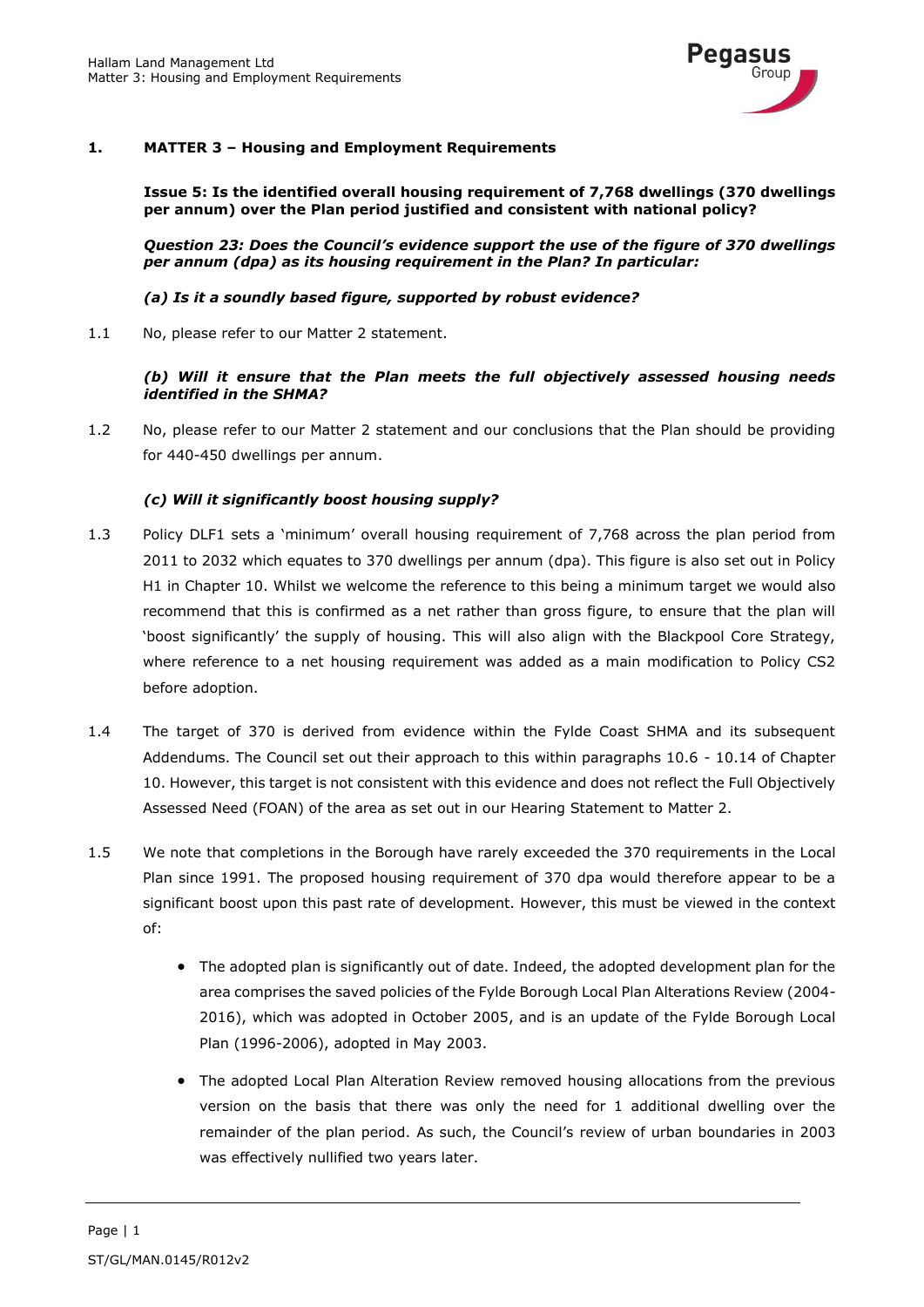

- Despite the emphasis on the need to produce new up to date plans since the 2004 Act, Fylde have still failed to produce one. Fylde have therefore been without any housing allocations since 2005 and there was a very short window prior to that where statutory housing allocations were in place.
- Very low housing targets were also enforced through the Joint Lancashire Structure Plan (2001-2016) which set a requirement of just 155 dpa from 2001-2016. It was these low figures that led to the removal of the housing allocations in the Local Plan Alteration and led to a Housing Moratoria across the Borough;
- Even when the housing moratoria was removed following the adoption of the RSS, the Council adopted an Interim Housing Policy. In practice, this only allowed for housing development within defined urban areas and it was rigorously enforced by the Council.
- Even since the publication of the NPPF and the support in favour of sustainable development and the push to significantly boost housing development, our experience is that Fylde Council have persistently refused housing application in sustainable locations (and subsequently lost many at appeal);
- The Council have failed to ascertain a 5-year housing supply since the publication of the NPPF;
- 1.6 The combination of the above factors have seen a steady decline in the number of homes that have been completed in Fylde since 1991, albeit completion figures now seem to be on the rise and there are a number of large sites that now have planning permission in place that will begin to deliver. In the interim, however, affordable housing pressures have increased, which continues to highlight why a further significant boost to housing supply in Fylde over a full plan period is required.
- 1.7 What is evident is there has been a persistent level of underdeliver of housing and the 20% NPPF buffer should therefore be applied to the plan as a whole to boost delivery and stimulate competition for land.

#### *Question 24: The soundness of specific land allocations and deliverability of sites to meet the housing requirement will be considered at Stage 2 of the Examination. However, on the basis of the Plan as submitted does it confirm that there is:*

#### *(a) a supply of specific deliverable sites to meet the housing requirement for five years from the point of adoption; and*

1.8 Unfortunately, we have not had scope to review the Local Plan housing trajectory in detail and therefore we cannot fully comment on the above other than make cross reference to the 5 year supply position that was agreed in relation the Clifton House Farm, Warton inquiry through the Statement of Common ground attached at Appendix 5 of our representations to the Publication Local Plan.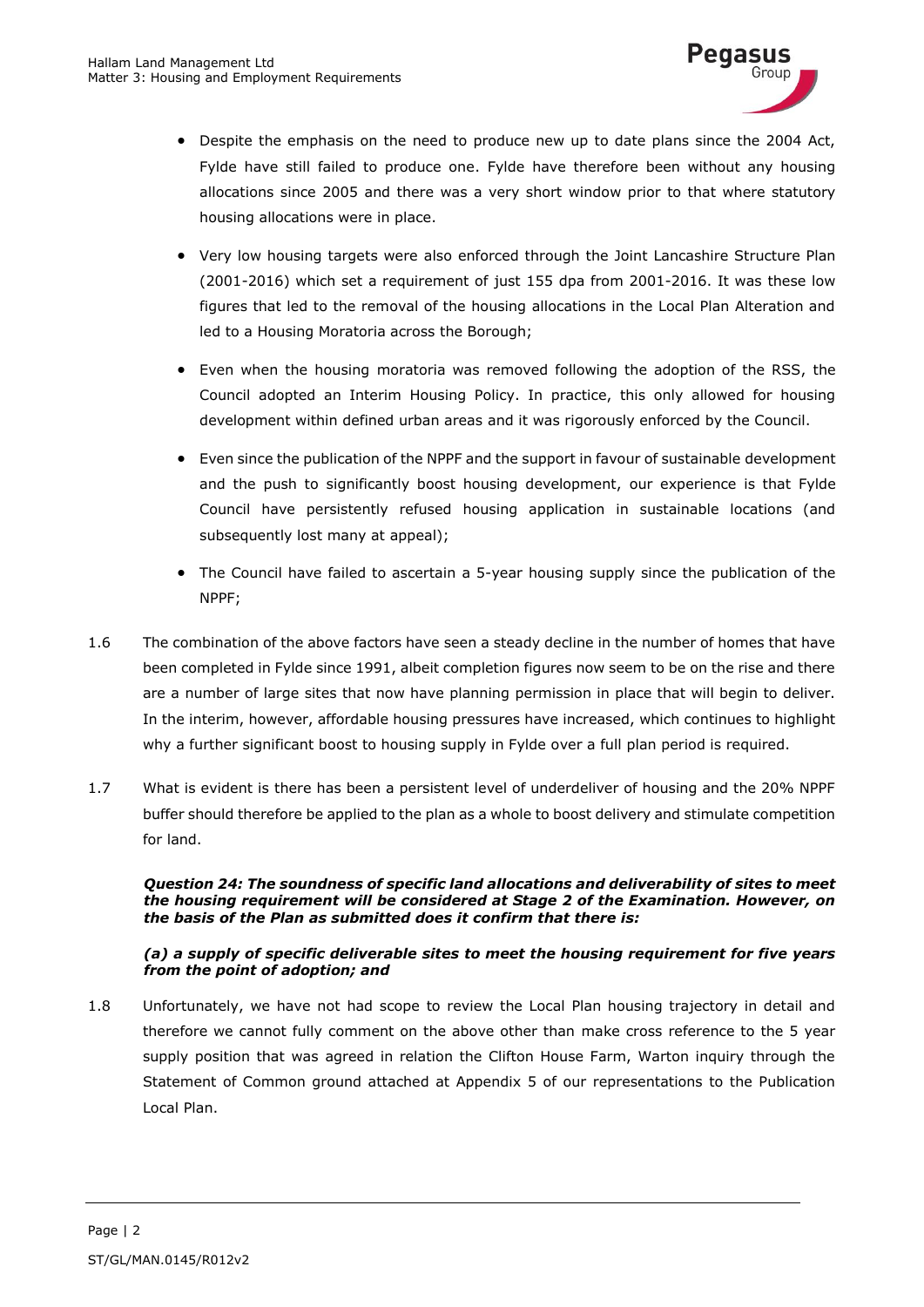

- 1.9 A range of supply figures were presented and agreed ranging from 3.2 years to 4.8 years with the lower supply calculated based on an annual requirement of 445 which is in line with the OAN figures we are advocating for the Local Plan (see paragraphs 7.12 to 7.24).
- 1.10 We accept those figures will now be out of date. Indeed, it will be necessary for the Local Plan to identify the two residential schemes that were approved by Secretary of State in Warton for 350 homes on land to the east of Warton and 115 homes on land to the west of Warton (see decision notices and Inspector's Report at **Appendix 1A and 1B**). However, we are unable to categorically confirm at this stage whether the Council can demonstrate a five-year supply based on the 370 or 440-450 housing requirement. We may.

## *(b) a supply of specific, developable sites or broad locations for growth for years 6-10 from the point of adoption?*

1.11 Again, we have not had scope to assess this matter in detail and will aim to provide a verbal update at the hearing sessions. However, in the event that 370 housing target is deemed to be unsound, and that 440-450 dwellings per annum should be planned for, we are adamant that additional sites will need to be identified to make up a shortfall within this period.

#### *(c) If you contend that the plan would not provide for either (a) or (b) above (or both) could the Plan be appropriately modified to address this?*

- 1.12 Should there be an evident shortfall in deliverable housing sites either in the 5 year period or 6-10 year period, the plan could be modified to include more sites.
- 1.13 Indeed, it will be necessary for the Local Plan to be amended to include the recently approved appeal schemes at Warton regardless. We would anticipate that these sites would be included as allocations/commitments given their scale and implications for the Local Plan as a whole. We would anticipate these sites making some contribution to the 5 year supply and years 6-10.
- 1.14 As part of our representations to the Local Plan, we also noted that there was additional remaining land to the west of Warton that has development 'potential' (as shown on the plan below). Notably, this land that was assessed under Strategic Site H8 in the original Preferred Options Local Plan, and was assessed as part of the 2013 SA relevant at the time. It was deemed to be a suitable, available and deliverable site for housing development. It would therefore be a relatively straightforward exercise to append this assessment to the current SA and provide an appropriate update without causing undue delay to the production of the Local Plan. We would see this land being delivered towards the end of the 6-10 year period.
- 1.15 We anticipate this additional potential land could accommodate a further 200 dwellings over and above what has already been consented in Warton. The land would be accessed through the permitted schemes controlled by Hallam Land at Clifton House Farm and Blackfield End Farm.